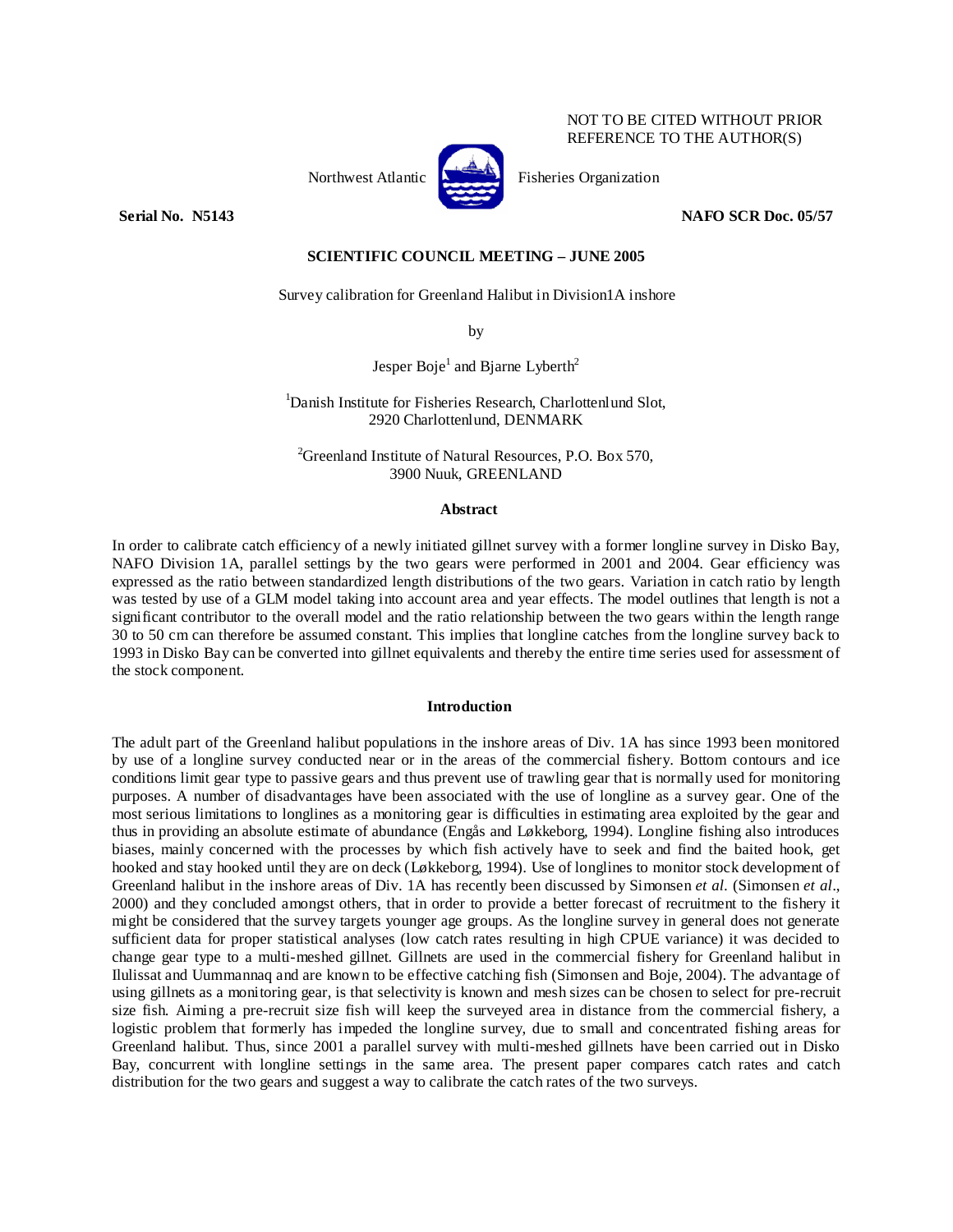### **Materials and Methods**

#### Longline survey

Prior to 1993 various longline exploratory fisheries were conducted with research vessels. Due to variable survey design and gear, these surveys are not comparable. In 1993 a longline survey for Greenland halibut was initiated for the inshore areas of Disko Bay, Uummannaq and Upernavik. The survey was conducted annually covering two of three areas alternately, with approximately 30 fixed stations in each area (for further details see Simonsen *et al*. (2000)). Each setting is conducted with approx. 1 000 hooks, hookspacing 1.8 m, giving a total fishing length of about 2 km. Fishing time is more than 6 hours and up to 24 hours. In 2001, 9 settings were made parallel with gillnet survey and again in 2004 were made 10 settings in order to calibrate with the gillnet survey.

## Gillnet survey

The multi-meshed gillnets were designed to target pre-fishery sized Greenland halibut, i.e. in the range 30-50 cm. Experience with the gear so far, indicate that catch rates are sufficient to allow proper statistical analyses, and the strategy is therefore to continue this survey as a monitoring tool for the inshore Greenland halibut populations in Disko Bay.

The gillnet survey was initiated in 2001 and takes place only in Disko Bay with the research vessel 'Adolf Jensen'. The location, Disko bay, is chosen due to the known presence of pre-fishery recruits in the entire area in combination with a bottom topography (approx. 3-400 m depth of flat clay ground) that allows fishing with gillnets. The northern areas, Uummannaq and Upernavik, have both tough rock grounds not suitable for gillnet fishing. Only 8 stations were fished in the starting year 2001, while in 2002 to 2004 the number was increased to 54, 58 and 51, respectively (see Table 1). The surveyed area cover the proposed young fish areas in Disko Bay, off Ilulissat and the Icefjord and off the northern icefjord Torssukattak. Mesh sizes 45, 52, 60 and 70 mm (knot to knot) with twines 0.28, 0.40, 0.40 and 0.50 mm correspondingly, were used to target the fish size groups approximately 30- 50 cm. Multi-gang gillnets being approx. 300 m were composed of 4 sections, one of each meshsize, with 2 m space between each section to prevent catchability interactions between sections. Order of the mesh size panels was set randomly from setting to setting. Soaktime is approx. 10 hours and fishing occurred both day and night. Stations were paired two and two, close to each other to analyse for within station variability. The survey uses fixed positions of stations.

The gillnets are designed to select Greenland halibut in the length range 30- 50 cm. Greenland halibut larger than 50 cm are abundant in the area, but seem mostly concentrated at the commercial fishing grounds in the immediate vicinity of Ilulissat and in the Icefjords, Kangia (Ilulissat Icefjord) and Torsukattak in the north. The gillnet survey do not cover those commercial fishing grounds. Greenland halibut smaller than 30 cm are occasional abundant in the area, but are mostly recruited from offshore areas off Disko Bay and are supposed to perform a stepwise migration towards the commercial fishing grounds near the icefjords.

In order to calibrate NPUE (nos per unit effort) between the two gear types only data from concurrent settings within year and statistical square were used. Since it has previously been shown that catch rates from both gears are independent on soak times exceeding 6 hours, all settings more than 6 hours have been included and no attempt was made to adjust for longer soak time. NPUE for longlines are expressed as numbers per 10000 hooks in order to be at a comparable level to NPUE for gillnets (expressed as numbers per setting).

In order to test whether catch ratio between longline and gillnet vary by length an analysis of variance (GLM) was conducted on log-transformed catch ratios by lengths using the model

 $log(NPUElongline/NPUEgillnet) = Overall mean + length + stat. sq. + year + residual$ 

by means of the statistical software SAS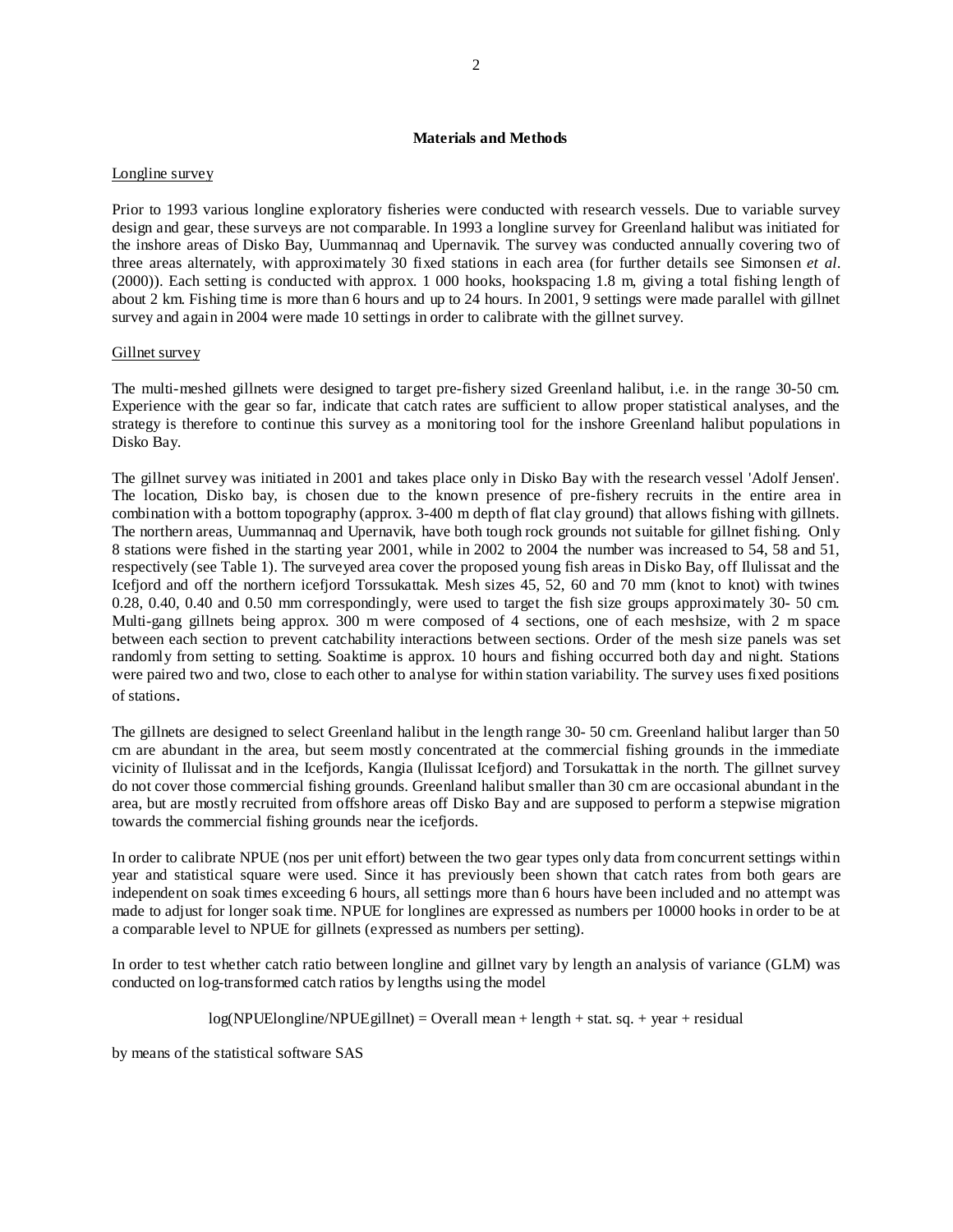Length distributions raised by CPUE for the gillnets (for each mesh size) was applied to a bimodal selectivity curve to describe the catching process. Modes were described by a normal distribution and geometrical similarity was assumed between the two.

#### **Results**

Only in statistical squares LG027-28 and LH028, which is in close vicinity to Kangia Icefjord, both longline and gillnet settings have been conducted in 2001 and 2004 (Table 1). Catch distributions from these years and statistical squares are given in Fig. 2. Due to low numbers in some of the squares distributions are rather noisy, but in general, both gears catches Greenland halibut from about 30 cm to about 70 cm. The total distribution, i.e. for statistical squares LG027-28 and LH028 in 2001 and 2004 is shown in fig. 3 (3 cm running mean).

Pairwise observations of gillnet and longline NPUE per cm group within each of the 3 statistical squares and the two years are basis for ratio calculations (Fig. 4). In Fig. 5 is given boxplots of the ratios of the NPUE's by lengths for each of the 5 cells. The upper parts shows the entire length range available and the lower part shows the lengths range 30-50 cm, in which the gillnet are designed to have almost full selectivity. Within this length range ratios vary from approx. <1 to 55, but without any trend by length indicating that catchability of the two gears is approx equal. From the upper part of the figure with the entire lengths available, ratios increases considerably after lengths of about 50 cm. This means that longline catchability versus gillnet catchability increases at these lengths, which is the expected outcome as gillnets were only designed to have fully selectivity until lengths of 50 cm.

Although the ratio of catch rates between the two gears seems more or less constant within lengths of 30 to 50 cm, an analysis of variance (GLM) was performed in order to explore the effect of length. As ratio distribution is not normal distributed (Fig. 6), ratios were log transformed to be included in the GLM. Outcome of the GLM shows that length is not a variable that contributes significant to linear relationships for log ratios, while both statistical square and year do contribute significantly (Table 2). A retransformation of the log ratio overall mean (1.95) gives a ratio of 7.1. Fig. 7 illustrates the non-linearity of ratio by length.

It is therefore proposed that gillnet survey results are applied back in time to 1993 by use of the longline standardised length distribution raised by a constant factor within the length range 30-50 cm.

#### **References**

- **Engås, A. & Løkkeborg, S. (1994).** Abundance estimation using bottom gillnett and longline -The role of fish behaviour. In *Marine Fish behaviour in capture and abundance estimation*, pp. 134-165. Edited by A. Fernö & S. Olsen: Fishing News Books.
- **Løkkeborg, S. (1994).** Fish behaviour and longlining. In *Marine Fish behaviour in capture and abundance estimation*, pp. 134-165. Edited by A. Fernö & S. Olsen: Fishing News Books
- **Simonsen, C.S., J.Boje and M.C.S. Kingsley. (2000**) A Review Using Longlining to Survey Fish Populations with Special Emphasis on an Inshore Longline Survey for Greenland Halibut (*Reinhardtius hippoglossoides*) in West Greenland, NAFO Division 1A. NAFO SCR Doc 00/29.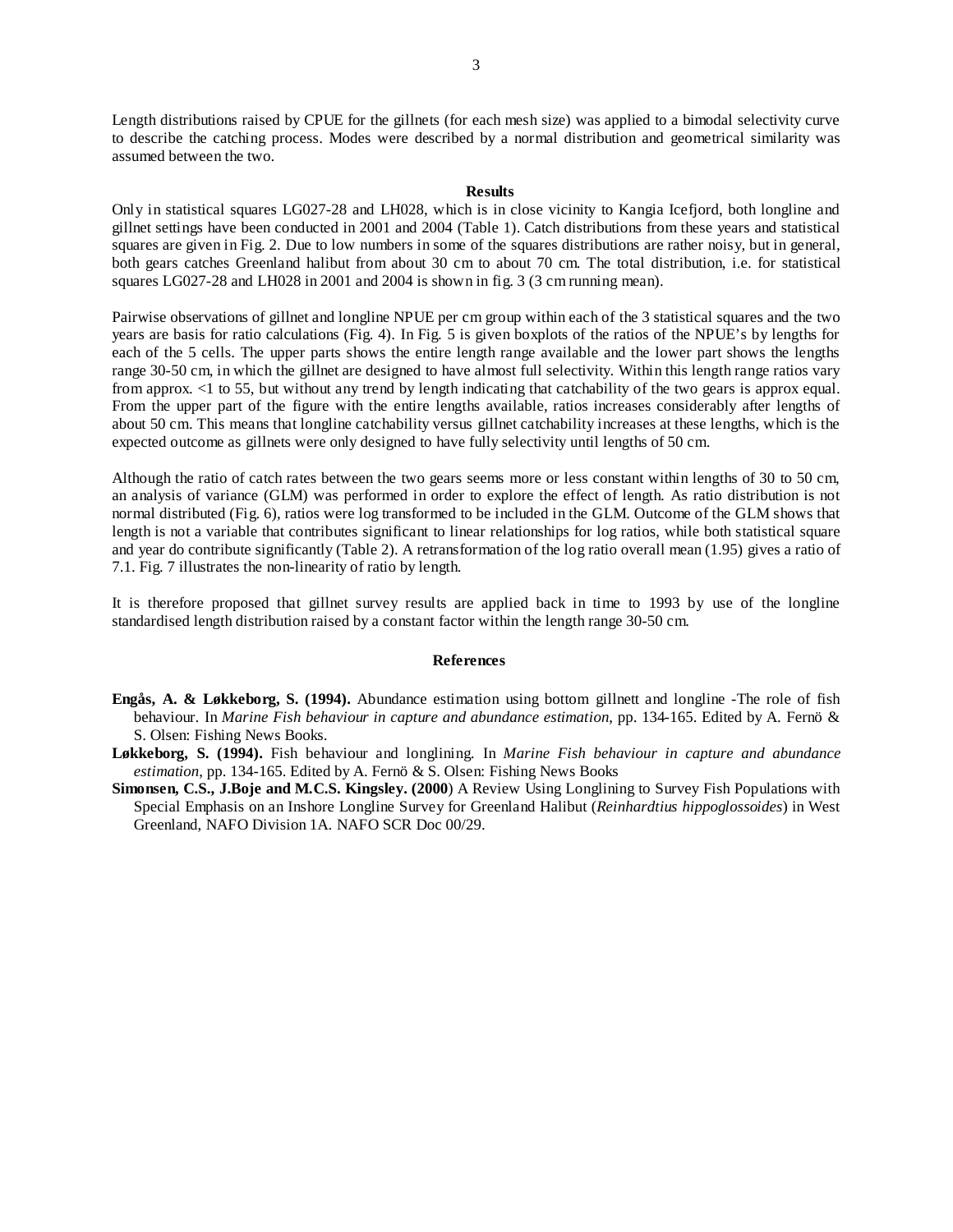|                    | Year           |                             |                         |                | Year               |          |      |                |                |  |
|--------------------|----------------|-----------------------------|-------------------------|----------------|--------------------|----------|------|----------------|----------------|--|
| Statistical square | 2001           | 2002                        | 2003                    | 2004           | Statistical square | 2001     | 2002 | 2003           | 2004           |  |
| LA027              |                |                             |                         | 3              | LA027              |          |      |                | 27             |  |
| LB027              |                |                             |                         | $\mathbf{1}$   | LB027              |          |      |                | 3              |  |
| LD027              |                |                             |                         |                | LD027              |          |      | 28             |                |  |
| LE027              |                |                             | $\frac{2}{2}$           |                | LE027              |          |      | 10             |                |  |
| LF027              |                |                             | $\overline{c}$          | $\mathbf{1}$   | LF027              |          |      | $\,$ 8 $\,$    | 6              |  |
| LF <sub>028</sub>  |                |                             | $\overline{c}$          | $\mathbf{1}$   | LF028              |          |      | 27             | 76             |  |
| LG024              |                |                             | $\overline{c}$          | $\,1$          | LG024              |          |      | $\sqrt{2}$     | 3              |  |
| LG026              |                |                             |                         | 3              | LG026              |          |      |                | 10             |  |
| LG027              | $\overline{4}$ | $\ensuremath{\mathfrak{Z}}$ | 6                       | 6(3)           | LG027              | 80       | 23   |                | 36 235 (109)   |  |
| LG028              | 2(5)           | $\mathfrak{Z}$              | $\sqrt{2}$              | 5(4)           | LG028              | 77 (196) | 93   | 45             | 299 (66)       |  |
| LH027              |                | 11                          | $\overline{4}$          | 6              | LH027              |          | 261  | 29             | 221            |  |
| LH028              | 2(4)           | 8                           | $\,8\,$                 | 9(2)           | LH028              | 34(51)   | 509  | 309            | 177(85)        |  |
| LH030              |                | $\overline{c}$              |                         | 2              | LH030              |          | 29   |                | 105            |  |
| LJ026              |                |                             | $\sqrt{2}$              | $\mathbf{1}$   | LJ026              |          |      | $\sqrt{5}$     | $\mathbf{1}$   |  |
| LJ028              |                |                             | $\overline{4}$          |                | LJ028              |          |      | 19             |                |  |
| LJ030              |                |                             |                         |                | LJ030              |          | 49   |                |                |  |
| LK024              |                | $\frac{5}{2}$               |                         | 1              | LK024              |          | 39   |                | 48             |  |
| LK026              |                | $\overline{c}$              |                         | $\mathbf{1}$   | LK026              |          | 44   |                | 11             |  |
| LK027              |                | $\overline{3}$              |                         | $\mathbf{1}$   | LK027              |          | 156  |                | $\overline{4}$ |  |
| LK028              |                | $\overline{4}$              |                         | (1)            | LK028              |          | 253  |                | (27)           |  |
| LK029              |                |                             | 4                       |                | LK029              |          |      | 14             |                |  |
| LK030              |                | $\mathbf{1}$                |                         |                | LK030              |          | 42   |                |                |  |
| LK031              |                | 3                           |                         |                | LK031              |          | 62   |                |                |  |
| LL024              |                |                             |                         | $\mathbf{1}$   | LL024              |          |      |                | 22             |  |
| LL026              |                | $\boldsymbol{2}$            |                         | $\sqrt{2}$     | LL026              |          | 48   |                | 10             |  |
| LL027              |                | $\overline{2}$              |                         | $\overline{c}$ | LL027              |          | 33   |                | 64             |  |
| LL028              |                |                             |                         | $\overline{4}$ | LL028              |          |      |                | 166            |  |
| LL029              |                |                             | $\mathbf{1}$            |                | LL029              |          |      | 4              |                |  |
| LL031              |                | $\mathbf{1}$                |                         |                | LL031              |          | 21   |                |                |  |
| LM029              |                |                             | $\sqrt{2}$              |                | LM029              |          |      | 9              |                |  |
| LM030              |                |                             | $\overline{\mathbf{c}}$ |                | LM030              |          |      | $\overline{7}$ |                |  |
| LM031              |                |                             |                         |                | LM031              |          |      | 30             |                |  |
| LN024              |                |                             | $\frac{2}{2}$           |                | LN024              |          |      | 34             |                |  |
| LN025              |                |                             | 3                       |                | LN025              |          |      | 114            |                |  |
| LN026              |                |                             | $\overline{c}$          |                | LN026              |          |      | 11             |                |  |
| LN027              |                |                             | $\overline{c}$          |                | LN027              |          |      | 43             |                |  |
| LN028              |                |                             | $\overline{2}$          |                | LN028              |          |      | 19             |                |  |
| LP024              |                | $\sqrt{2}$                  |                         |                | LP024              |          | 48   |                |                |  |
| Total              | 8(9)           | $\overline{54}$             | 58                      | 51(10)         | Total              | 191(247) | 1710 |                | 803 1488(287)  |  |

**Table 1**. Settings in longline and gillnet surveys since 2001. Left: Numbers of gillnet and longline settings (bold in bracket) by stat. square in surveys in Disko Bay. Right: Numbers of G.halibut caught in gillnet and longline (bold in brackets).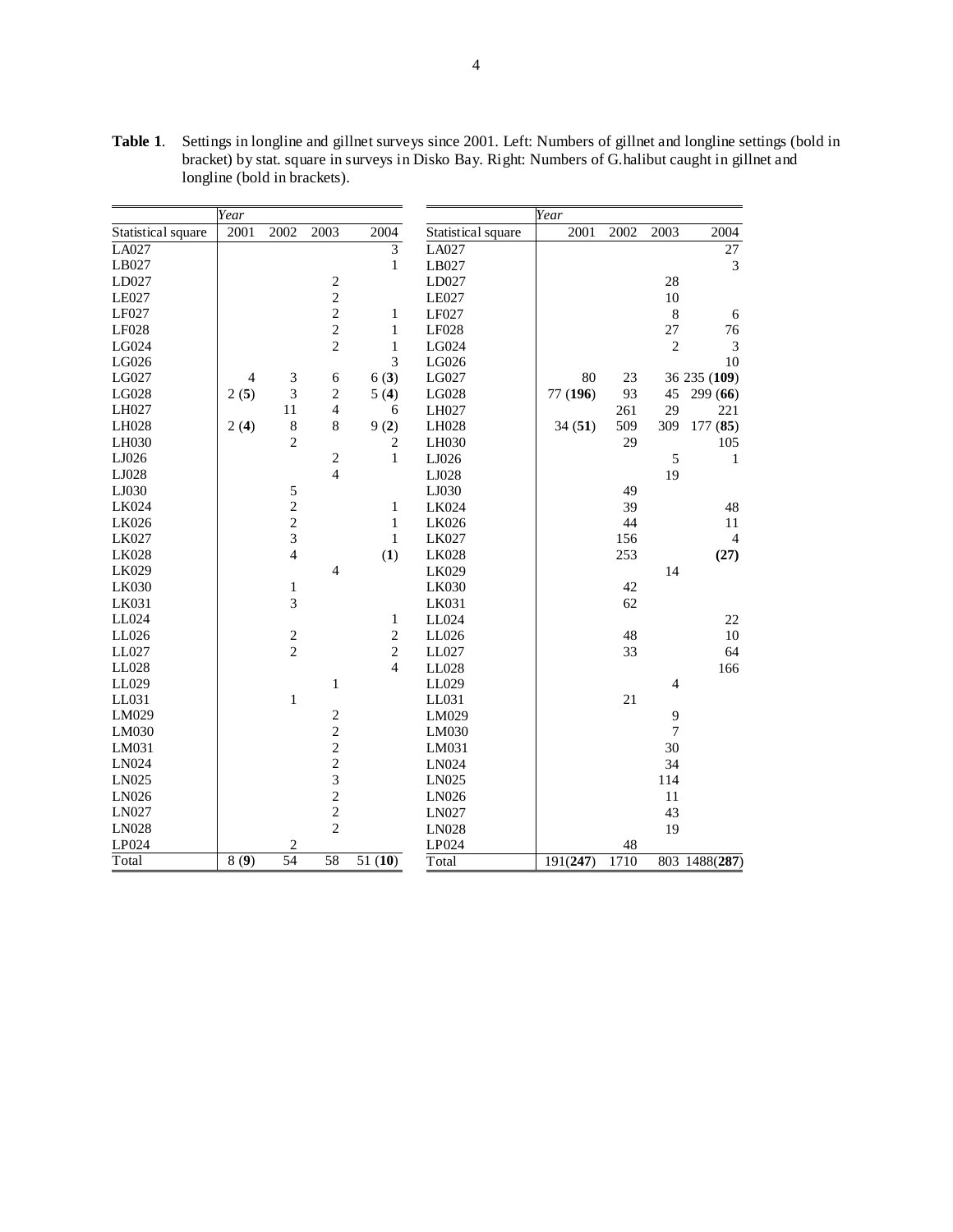| Dependent Variable: logratio                                         |                                       |                                                                                     |                        |  |                                         |                                                      |                                         |  |                                      |                            |
|----------------------------------------------------------------------|---------------------------------------|-------------------------------------------------------------------------------------|------------------------|--|-----------------------------------------|------------------------------------------------------|-----------------------------------------|--|--------------------------------------|----------------------------|
| Sum of<br>Source                                                     |                                       |                                                                                     | DF                     |  | Squares                                 |                                                      | Mean Square                             |  | F Val ue                             | Pr > F                     |
| Model                                                                |                                       |                                                                                     | 4                      |  | 33.88266802                             |                                                      | 8.47066700                              |  | 14.47                                | < 0001                     |
| Error                                                                |                                       |                                                                                     | 57                     |  | 33.37609757                             |                                                      | 0.58554557                              |  |                                      |                            |
| Corrected Total                                                      |                                       |                                                                                     | 61                     |  | 67.25876558                             |                                                      |                                         |  |                                      |                            |
| R-Square                                                             | Coeff Var                             |                                                                                     | Root MSE               |  |                                         | I ogratio Mean                                       |                                         |  |                                      |                            |
| 0.503766                                                             | 39.23275                              |                                                                                     | 0.765209               |  |                                         | 1.950435                                             |                                         |  |                                      |                            |
|                                                                      |                                       |                                                                                     |                        |  |                                         |                                                      |                                         |  |                                      |                            |
| Source                                                               |                                       |                                                                                     | DF                     |  | Type I SS                               |                                                      | Mean Square                             |  | F Val ue                             | Pr > F                     |
| LGD<br><b>FELT</b><br>year                                           |                                       |                                                                                     | $\mathbf{1}$<br>2<br>1 |  | 0.64173412<br>30.50743602<br>2.73349788 |                                                      | 0.64173412<br>15.25371801<br>2.73349788 |  | 1.10<br>26.05<br>4.67                | 0.2996<br>< 0001<br>0.0349 |
| Source                                                               |                                       |                                                                                     | DF                     |  | Type III SS                             |                                                      | Mean Square                             |  | F Val ue                             | Pr > F                     |
| LGD<br>FELT<br>year                                                  |                                       |                                                                                     | $\mathbf{1}$<br>2<br>1 |  | 0.17198410<br>23.71900248<br>2.73349788 |                                                      | 0.17198410<br>11.85950124<br>2.73349788 |  | 0.29<br>20.25<br>4.67                | 0.5900<br>< 0001<br>0.0349 |
| Standard<br>Parameter                                                |                                       |                                                                                     | Esti mate              |  |                                         | Error                                                | t Value                                 |  | Pr >  t                              |                            |
| Intercept<br><b>LGD</b><br><b>FELT</b><br><b>FELT</b><br><b>FELT</b> | LG027<br><b>LG028</b><br><b>LH028</b> | 2.332163740 B<br>0.011505962<br>$-0.536498891B$<br>$-1.496521229B$<br>0.000000000 B |                        |  |                                         | 0.91564683<br>0.02123045<br>0.26230094<br>0.23600689 | 2.55<br>0.54<br>$-2.05$<br>$-6.34$      |  | 0.0136<br>0.5900<br>0.0454<br>< 0001 |                            |
| year<br>year                                                         | 2001<br>2004                          | $-0.558610385$ B<br>0.000000000 B                                                   |                        |  |                                         | 0.25854133                                           | $-2.16$                                 |  | 0.0349                               |                            |

Table 2. Analysis of variance (GLM) on log ratio values. model:  $log(ratio \, l\vert g_n) = overall\, ratio \, mean + length + stat.\text{sq.} +$ year + residuals.



**Fig. 1**. Map of transsects in Disko Bay for gillnet survey. Fixed stations are positioned along transects.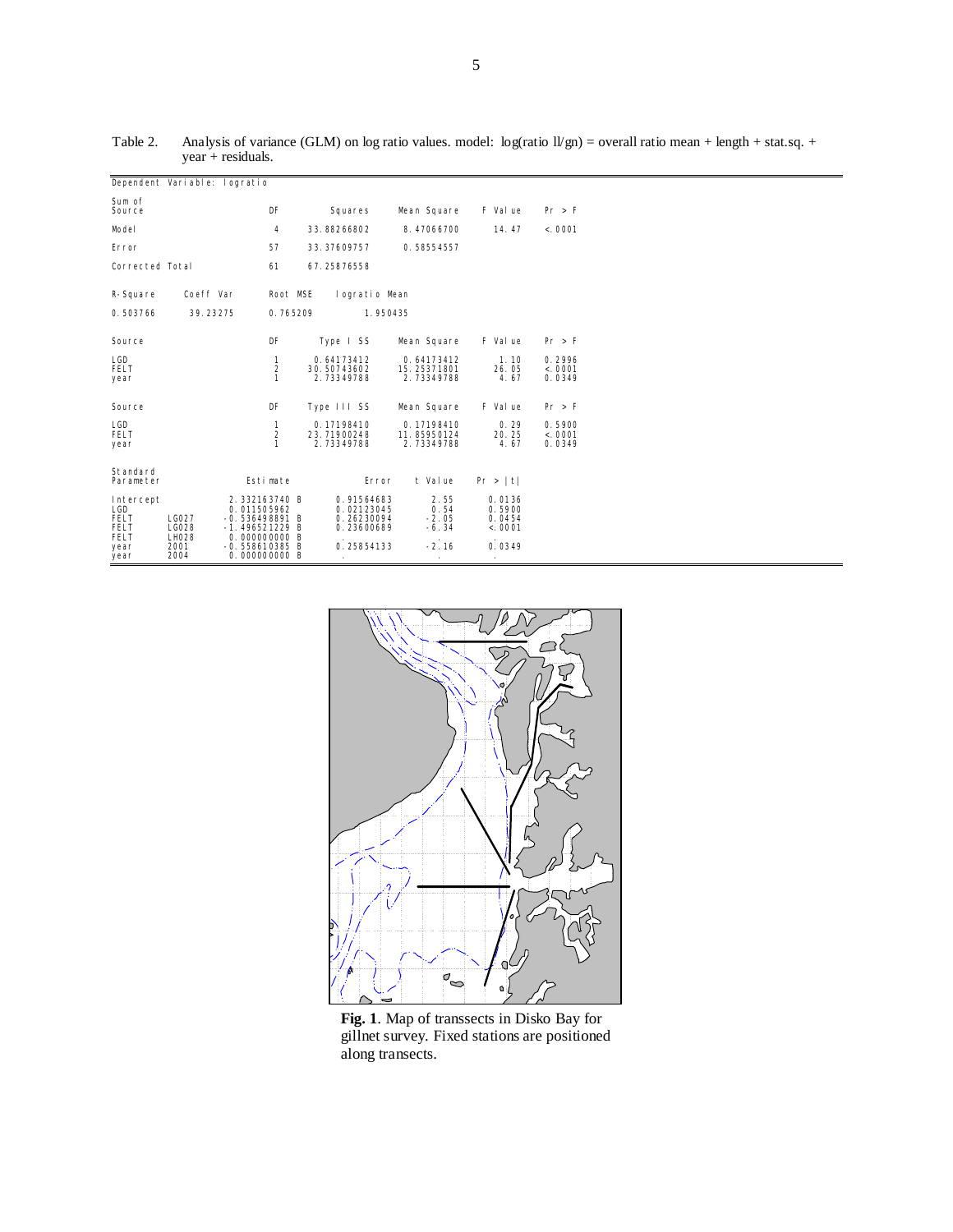

Fig. 2. Lengths distribution from longline (left) and gillnet (right) surveys by year and statistical squares where both surveys were conducted (see Table 2).



Fig. 3. Total length distributions from longline and gillnets surveys in years and statistical squares where both surveys were conducted (see Table 2).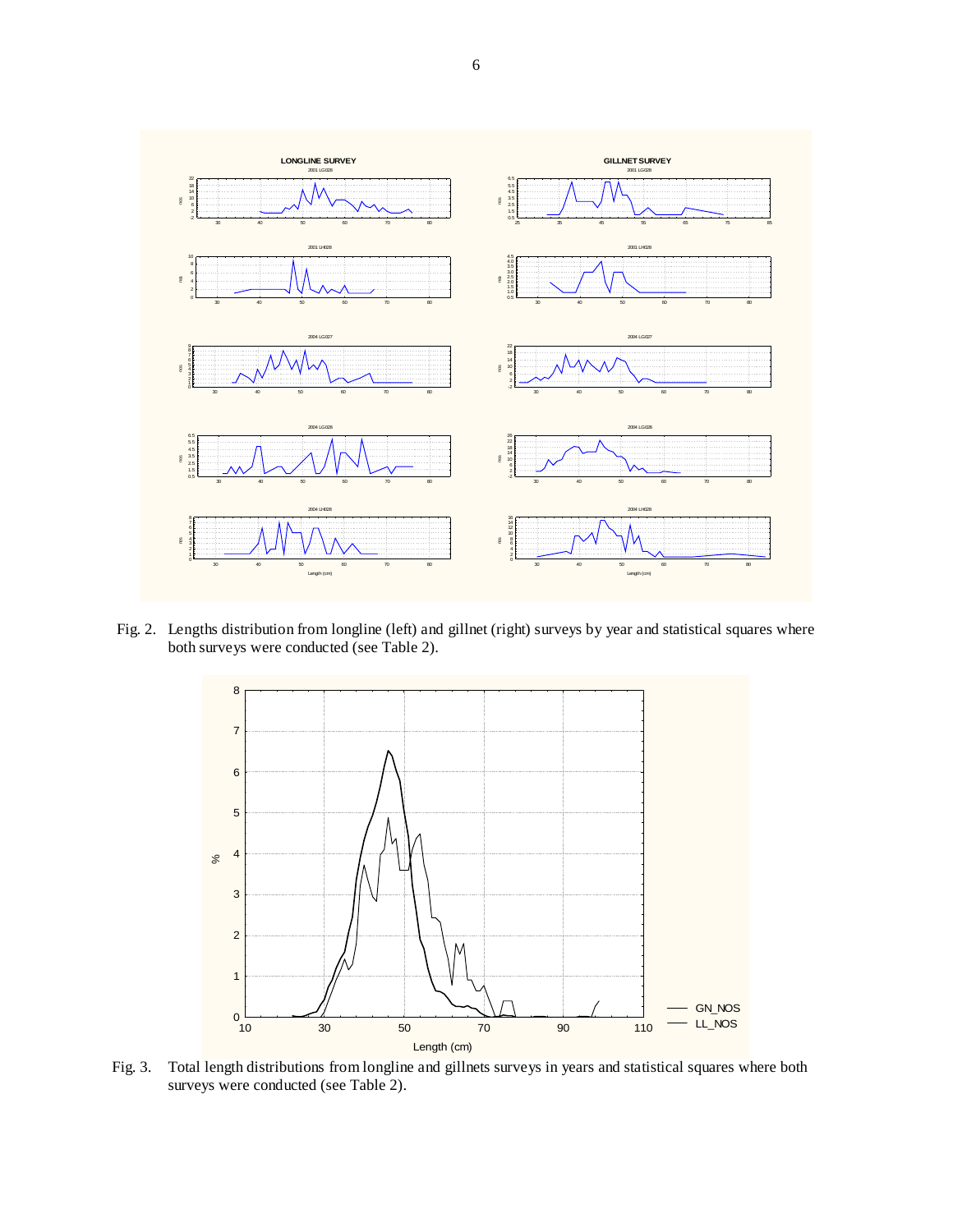

Fig. 4. Distribution of simultaneuos observations of NPUE for longline and gillnet (see Table 2). (Gillnet, GN\_NPUE: nos per setting of gillnets w. 4 meshes, Longline, LL\_NPUE: nos per 10 000 hooks).



 Fig. 5. NPUE ratio (medians and 25 and 75 percentiles) for entire length range (upper) and for length range 30-50 cm (lower).